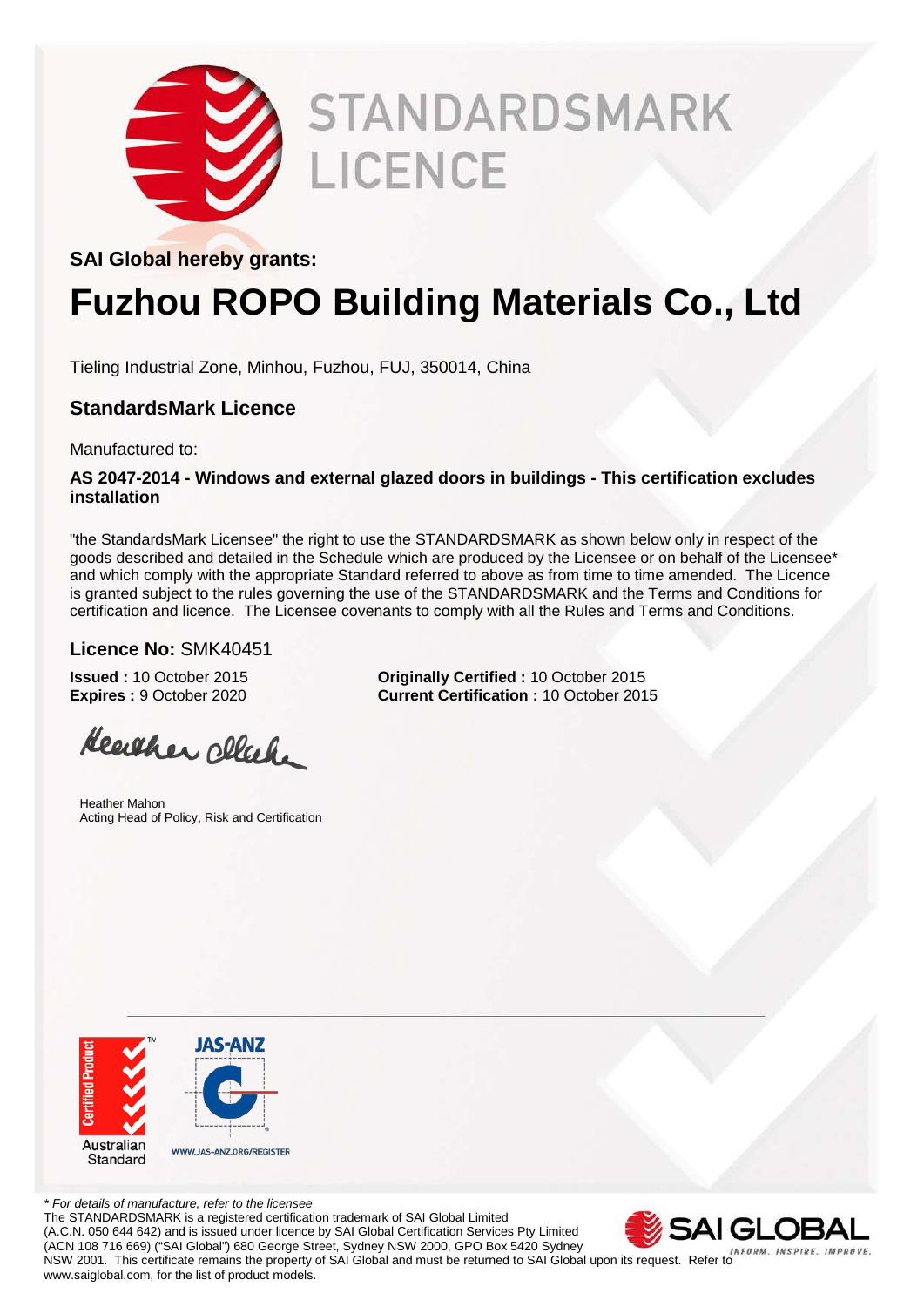### **SCHEDULE TO STANDARDSMARK LICENCE**

### **SAI Global hereby grants:**

# **Fuzhou ROPO Building Materials Co., Ltd**

Tieling Industrial Zone, Minhou, Fuzhou, FUJ, 350014, China

StandardsMark Licence

Manufactured to:

#### **AS 2047-2014 - Windows and external glazed doors in buildings - This certification excludes installation**

Model identification of the goods on which the STANDARDSMARK may be used:

| <b>Windo</b><br>w Type                                               | <b>Mode</b>      | <b>Max</b><br><b>Size</b> | <b>Servicabilit</b><br>y Limit<br><b>Design</b><br>Wind<br><b>Pressure</b><br>(Pa)<br>(span/100) | <b>Servicabilit</b><br>y Limit<br><b>Design</b><br>Wind<br><b>Pressure</b><br>(Pa)<br>(span/250) | <b>Ultimat</b><br>e Limit<br><b>Design</b><br><b>Wind</b><br><b>Pressur</b><br>e(Pa) | <b>Water</b><br><b>Peneratio</b><br>n<br><b>Resistanc</b><br>e(Pa) | Air<br><b>Infiltratio</b><br>n Rating<br>$(L/s \, m2)$ | <b>Energ</b><br>$\mathbf{v}$<br>Ratin<br>$\boldsymbol{g}$ | <b>Comment</b><br>S | <b>Date</b><br><b>Endorse</b><br>d |
|----------------------------------------------------------------------|------------------|---------------------------|--------------------------------------------------------------------------------------------------|--------------------------------------------------------------------------------------------------|--------------------------------------------------------------------------------------|--------------------------------------------------------------------|--------------------------------------------------------|-----------------------------------------------------------|---------------------|------------------------------------|
| <b>UPVC</b><br>Awning<br>Windo<br>W                                  | <b>RP00</b><br>1 | 1600<br>W X<br>1800<br>H  | <b>NA</b>                                                                                        | 1600                                                                                             | 2000                                                                                 | 600                                                                | 0.24<br>Rating:<br>Low                                 |                                                           |                     | 24 Sep<br>2015                     |
| <b>UPVC</b><br>Fixed<br>Windo<br>W                                   | <b>RP00</b><br>6 | 1600<br>W X<br>2100<br>H  | <b>NA</b>                                                                                        | 2000                                                                                             | 4000                                                                                 | 800                                                                | 0.01<br>Rating:<br>Low                                 | $\overline{\phantom{a}}$                                  |                     | 24 Sep<br>2015                     |
| <b>UPVC</b><br>Sliding<br>Door<br>(Two<br>Panels<br>Sliding<br>Door) | <b>RP00</b><br>5 | 2700<br>W X<br>2200<br>H  | <b>NA</b>                                                                                        | 1800                                                                                             | 2500                                                                                 | 450                                                                | 0.10<br>Rating:<br>Low                                 |                                                           |                     | 24 Sep<br>2015                     |
| <b>UPVC</b><br>Sliding<br>Windo<br>W                                 | <b>RP00</b><br>2 | 2400<br>W X<br>1700<br>H  | <b>NA</b>                                                                                        | 1800                                                                                             | 3000                                                                                 | 600                                                                | 0.05<br>Rating:<br>Low                                 |                                                           |                     | 24 Sep<br>2015                     |

 **Licence No:** SMK40451 **Issued Date:** 10 October 2015

This schedule supersedes all previously issued schedules



\* For details of manufacture, refer to the licensee

The STANDARDSMARK is a registered certification trademark of SAI Global Limited (A.C.N. 050 644 642) and is issued under licence by SAI Global Certification Services Pty Limited (ACN 108 716 669) ("SAI Global") 286 Sussex Street, Sydney NSW 2000, GPO Box 5420 Sydney NSW 2001. This certificate remains the property of SAI Global and must be returned to SAI Global upon its request. Refer to the Schedule for the list of product models. 3